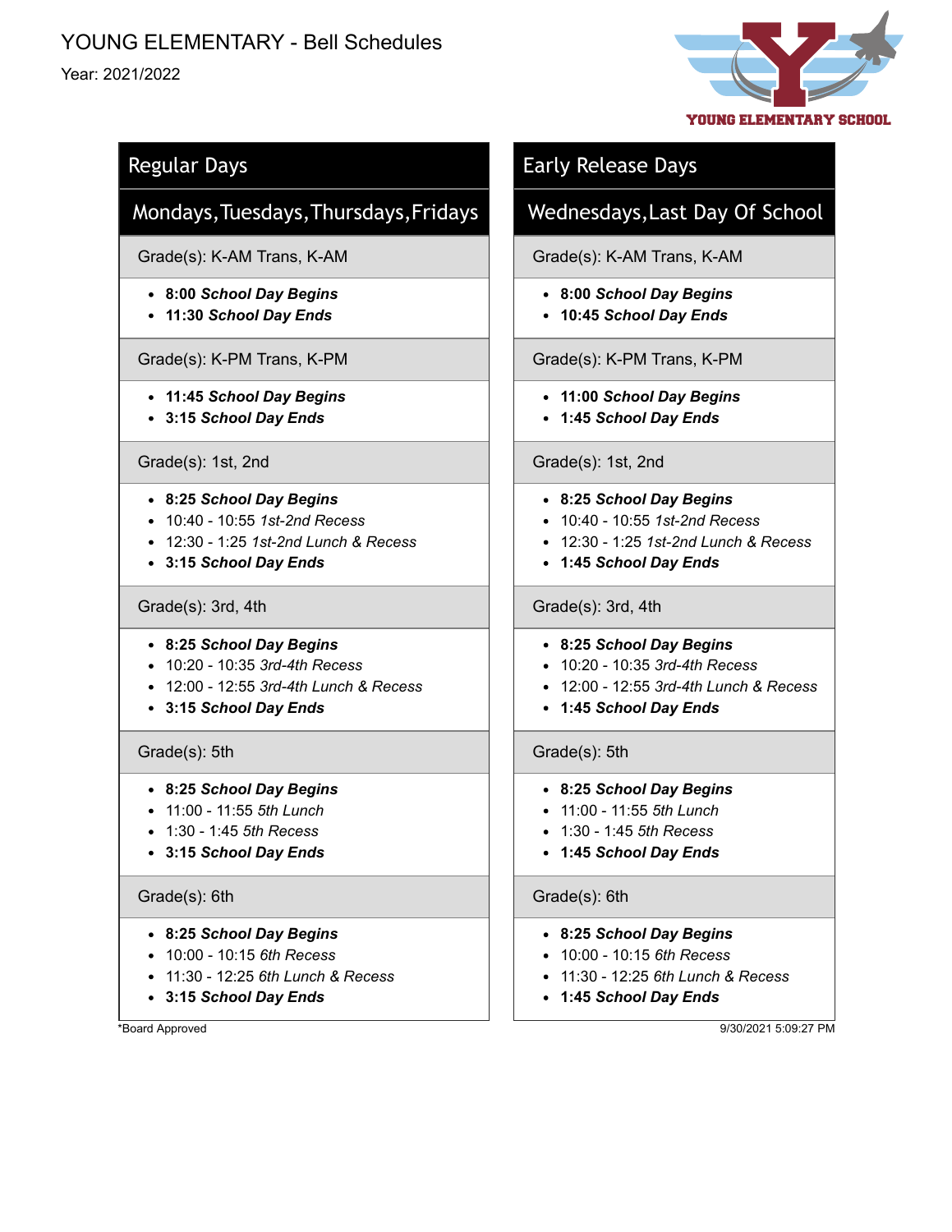#### **Rainy or Bad Air Days AM TK/Kinder (M, T, Th, F)**

*(On rainy or bad air days, TK/Kinder students report to their classrooms before school, will have indoor recess, and will dismiss from their classrooms as usual.)* **8:00** *School Day Begins* **11:30** *School Day Ends*

#### **Rainy or Bad Air Days AM TK/Kinder (W) & Last Day of School**

*(On rainy or bad air days, TK/Kinder students report to their classrooms before school, will have indoor recess, and will dismiss from their classrooms as usual.)* **8:00** *School Day Begins* **10:45** *School Day Ends*

#### **Rainy or Bad Air Days PM TK/Kinder (M, T, Th, F)**

*(On rainy or bad air days, TK/Kinder students report to their classrooms before school, will have indoor recess, and will dismiss from their classrooms as usual.)*

**11:45** *School Day Begins*

**3:15** *School Day Ends*

#### **Rainy/Bad Air Day PM TK/K (W) & Last Day of School**

*(On rainy or bad air days, TK/Kinder students report to their classrooms before school, will have indoor recess, and will dismiss from their classrooms as usual.)*

**11:00** *School Day Begins*

**1:45** *School Day Ends*

#### **Rainy or Bad Air Days (W) & Last Day of School**

*(On rainy or bad air days, students will report to the MPR before school, recess and PE time will be inside, and lunch times will be altered.)*

#### **8:25** *School Day Begins*

10:00 - 10:15 *Rainy/Bad Air Day 6th Inside Recess* 10:20 - 10:35 *Rainy/Bad Air Day 3rd-4th Inside Recess* 10:40 - 10:55 *Rainy/Bad Air Day 1st-2nd Inside Recess* 11:00 - 11:30 *Rainy/Bad Air Day 5th Lunch* 11:30 - 12:00 *Rainy/Bad Air Day 6th Lunch* 12:00 - 12:30 *Rainy/Bad Air Day 3rd-4th Lunch* 12:35 - 1:05 *Rainy/Bad Air Day 1st-2nd Lunch* 1:30 - 1:45 *Rainy/Bad Air Day 5th Inside Recess* **1:45** *School Day Ends*

#### **Rainy or Bad Air Days (M, T, TH, F)**

*(On rainy or bad air days, students will report to the MPR before school, recess and PE time will be inside, and lunch times will be altered.)*

#### **8:25** *School Day Begins*

10:00 - 10:15 *Rainy/Bad Air Day 6th Inside Recess* 10:20 - 10:35 *Rainy/Bad Air Day 3rd-4th Inside Recess* 10:40 - 10:55 *Rainy/Bad Air Day 1st-2nd Inside Recess* 11:00 - 11:30 *Rainy/Bad Air Day 5th Lunch*